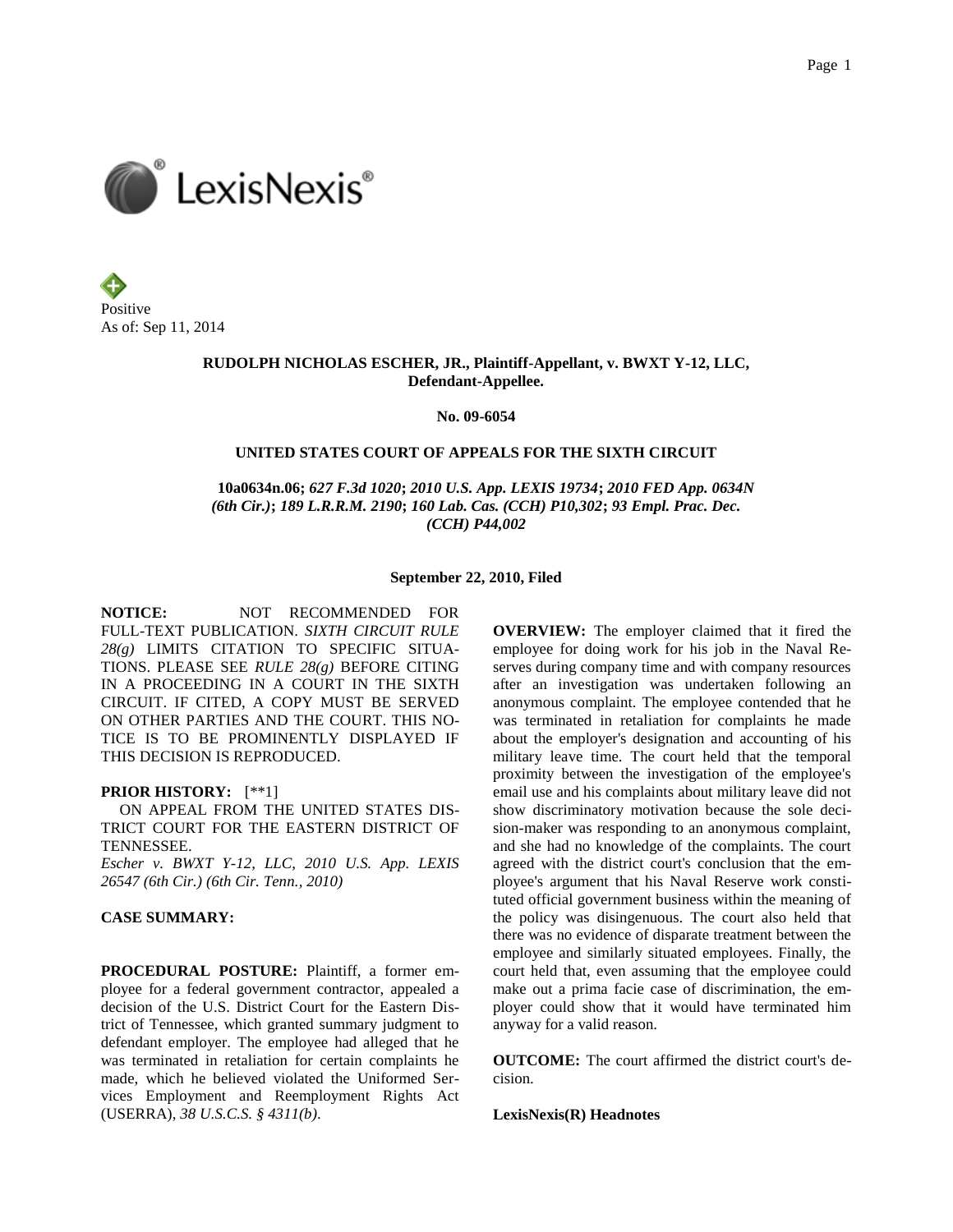# *Civil Procedure > Summary Judgment > Appellate Review > Standards of Review*

[HN1] A district court's grant of summary judgment is reviewed de novo.

# *Civil Procedure > Summary Judgment > Burdens of Production & Proof > Scintilla Rule Civil Procedure > Summary Judgment > Evidence Civil Procedure > Summary Judgment > Standards > Appropriateness*

[HN2] Summary judgment is appropriate if the pleadings, the discovery and disclosure materials on file, and any affidavits show that there is no genuine issue as to any material fact and that the movant is entitled to judgment as a matter of law. *Fed. R. Civ. P. 56(c)(2)*. When reviewing a motion for summary judgment, the court of appeals views all evidence in the light most favorable to the non-moving party. However, the mere existence of a scintilla of evidence in support of the non-moving party's position will be insufficient to defeat a motion for summary judgment; there must be evidence on which the jury could reasonably find for the non-moving party.

# *Labor & Employment Law > Leaves of Absence > Military Leave*

[HN3] See *38 U.S.C.S. § 4311(b)*.

*Labor & Employment Law > Leaves of Absence > Military Leave* [HN4] See *38 U.S.C.S. § 4311(c)*.

# *Evidence > Procedural Considerations > Burdens of Proof > Burden Shifting*

*Evidence > Procedural Considerations > Burdens of Proof > Preponderance of Evidence*

# *Labor & Employment Law > Leaves of Absence > Military Leave*

[HN5] In order to make out a retaliation claim under the Uniformed Services Employment and Reemployment Rights Act, *38 U.S.C.S. § 4311(b)*, an employee bears the initial burden of showing, by a preponderance of the evidence, that his protected status was a motivating factor in the adverse employment action. Protected status is a motivating factor if a truthful employer would list it, if asked, as one of the reasons for its decision. Discriminatory motivation can be inferred from a variety of considerations, including: (1) proximity in time between the employee's military activity and the adverse employment action, (2) inconsistencies between the proffered reason and other actions of the employer, (3) an employer's expressed hostility towards members protected by the statute together with knowledge of the employee's military activity, and (4) disparate treatment of certain employees compared to other employees with similar work records or offenses. Furthermore, to establish actionable retaliation, the relevant decision maker, not merely some agent of the defendant, must possess knowledge of the plaintiff's protected activity. If the plaintiff meets that burden, the employer then has the opportunity to come forward with evidence to show, by a preponderance of the evidence, that the employer would have taken the adverse action anyway, for a valid reason.

# *Labor & Employment Law > Discrimination > Disparate Treatment > Proof > General Overview*

[HN6] When considering whether two employees are "similarly situated" for purposes of a disparate treatment claim, it is proper for an employer to consider its legal obligations, especially to a class of people protected by federal and state law.

# *Labor & Employment Law > Discrimination > Retaliation > Statutory Application > Whistleblower Protection Act*

[HN7] A claim under the Tennessee Public Protection Act, *Tenn. Code. Ann. § 50-1-304*, requires that the plaintiff point to evidence showing: (1) his status as an employee of the employer; (2) his termination; (3) his refusal to participate in, or remain silent about, illegal activities; and (4) an exclusive causal relationship between his refusal to participate in or remain silent about illegal activities and his termination by the employee. *Tenn. Code. Ann. § 50-1-304*.

# *Labor & Employment Law > Discrimination > Retaliation > Burdens of Proof*

### *Labor & Employment Law > Discrimination > Retaliation > Elements > General Overview*

[HN8] A common law retaliatory discharge claim requires that the former employee point to evidence showing that: (1) an employment-at-will relationship existed; (2) he was discharged; (3) the reason for his discharge was that he attempted to exercise a statutory or constitutional right, or for any other reason that violates a clear public policy evidenced by an unambiguous constitutional, statutory, or regulatory provision; and (4) a substantial factor motivating the employers decision to discharge him was his exercise of protected rights or compliance with clear public policy. Initially, the employee must make out a prima facie case and then, if he suc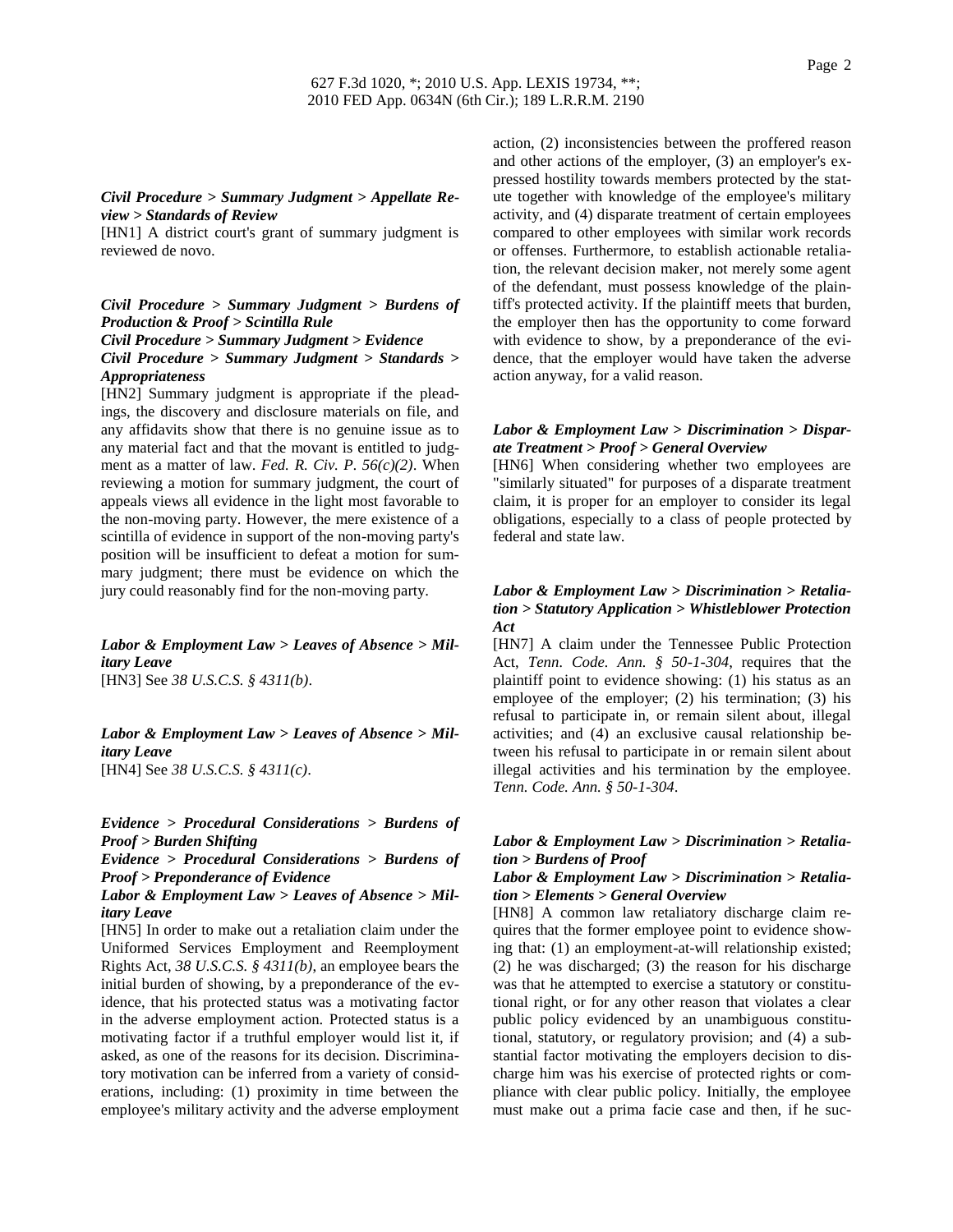ceeds, the burden shifts to the employer to come forward with a legitimate, non-retaliatory reason for the discharge. Once the employer establishes its legitimate non-discriminatory reason, the burden shifts back to the employee to prove that the explanation is pretextual.

**COUNSEL:** For RUDOLPH NICHOLAS ESCHER, JR., Plaintiff - Appellant: Robert E. Pryor, Jr., Pryor, Flynn, Priest & Harber, Knoxville, TN.

For BWXT Y-12LLC, Defendant - Appellee: Edward G. Phillips, Kramer Rayson, Knoxville, TN; Charles Edward Young, Jr., Kramer, Rayson, Leake, Rodgers & Morgan, Knoxville, TN.

**JUDGES:** BEFORE: SUTTON and McKEAGUE, Circuit Judges; JONKER, District Judge.\*

> The Honorable Robert J. Jonker, United States District Judge for the Western District of Michigan, sitting by designation.

### **OPINION BY:** McKEAGUE

### **OPINION**

# [\*1023] **AMENDED OPINION**

**McKEAGUE, Circuit Judge.** Defendant-Appellee BWXT Y-12, LLC is the managing and operating contractor for the National Nuclear Security Administration ("NNSA") at the Y-12 National Security Complex in Oak Ridge, Tennessee. The NNSA is a semi-autonomous agency within the Department of Energy. BWXT terminated Plaintiff-Appellant Rudolph Escher on September 22, 2005. Escher contends that he was terminated in retaliation for complaints he made about BWXT's designation and accounting of his military leave time, which he believed violated the Uniformed Services Employment and Reemployment Rights Act ("USERRA"). [\*\*2] BWXT claims that it fired Escher for doing work for his job in the Naval Reserves during company time and with company resources. The district court granted summary judgment to BWXT, and we **AFFIRM.**

#### **I. BACKGROUND**

In 2004, BWXT changed its Military Leave Policy, and no longer allowed employees [\*1024] to enter a partial week of "unpaid military leave" once they had exhausted their 80 hours of military leave pay. Escher complained about this change twice after he returned from military leave with the Naval Reserves. First, in 2004, he complained to Linda Smith-Bledsoe, an administrative employee in payroll. Second, in the summer of 2005, Escher complained to Smith-Bledsoe and Carol

Johnson, a senior human resources specialist in compensation.

#### *Work for the Naval Reserves*

Two complaints were filed against Escher regarding his Naval Reserve work. The first complaint was filed in January 2005 and led to an investigation of Escher's internet use, which was not irregular. A second anonymous complaint was filed on August 17, 2005, and it triggered an investigation that showed irregular e-mail use, and indicated that Escher was doing personal, Naval Reserve business while at BWXT. Thereafter, Escher was [\*\*3] placed on administrative leave with pay.<sup>1</sup>

> 1 Samuel Long, a human resources specialist, reviewed the e-mails and documents Escher had stored on the server. Long initially discovered more than 3,200 e-mails, from 1999-2005, in more than 240 individually named folders and subfolders. He also discovered files outside the e-mail system containing: 18 PowerPoint Presentations; 75 Word documents; 38 Excel spreadsheets; 12 PDF documents; and 140 miscellaneous documents. Long determined that Escher was working on these e-mails during work hours, and using his BWXT e-mail address as an automatic signature, which invited recipients to respond to it. Long could tell from his review that Escher was spending "an inordinate amount of time by reviewing the e-mails, by replying to the e-mails, by writing paragraph after paragraph in response to different e-mails." (R. 38-53 Long Dep. 17.) The record shows that Escher sent out numerous e-mails throughout the workday. Many of these e-mails involved substantial correspondence by Escher.

> Later investigation also showed that Escher used BWXT's phone system to make 110 local calls and 574 long distance calls for Naval Reserves' business. However, this phone [\*\*4] information did not form a basis for the decision to terminate Escher.

On September 15, 2005, Steven Weaver, the Labor and Employee Relations Manager, Long, and Nancy Johnson ("Johnson"), the division manager supervising Escher, met with Escher. The decision to terminate Escher was Johnson's alone to make. Escher explained that he had permission from William McKeethan, his immediate supervisor, to be copied on e-mails that he would auto-forward to his home computer. After talking to Escher, they called McKeethan, who testified that he only specifically recalled giving Escher permission to make some phone calls and to send e-mails and forward e-mails to his home computer after 911, and that he told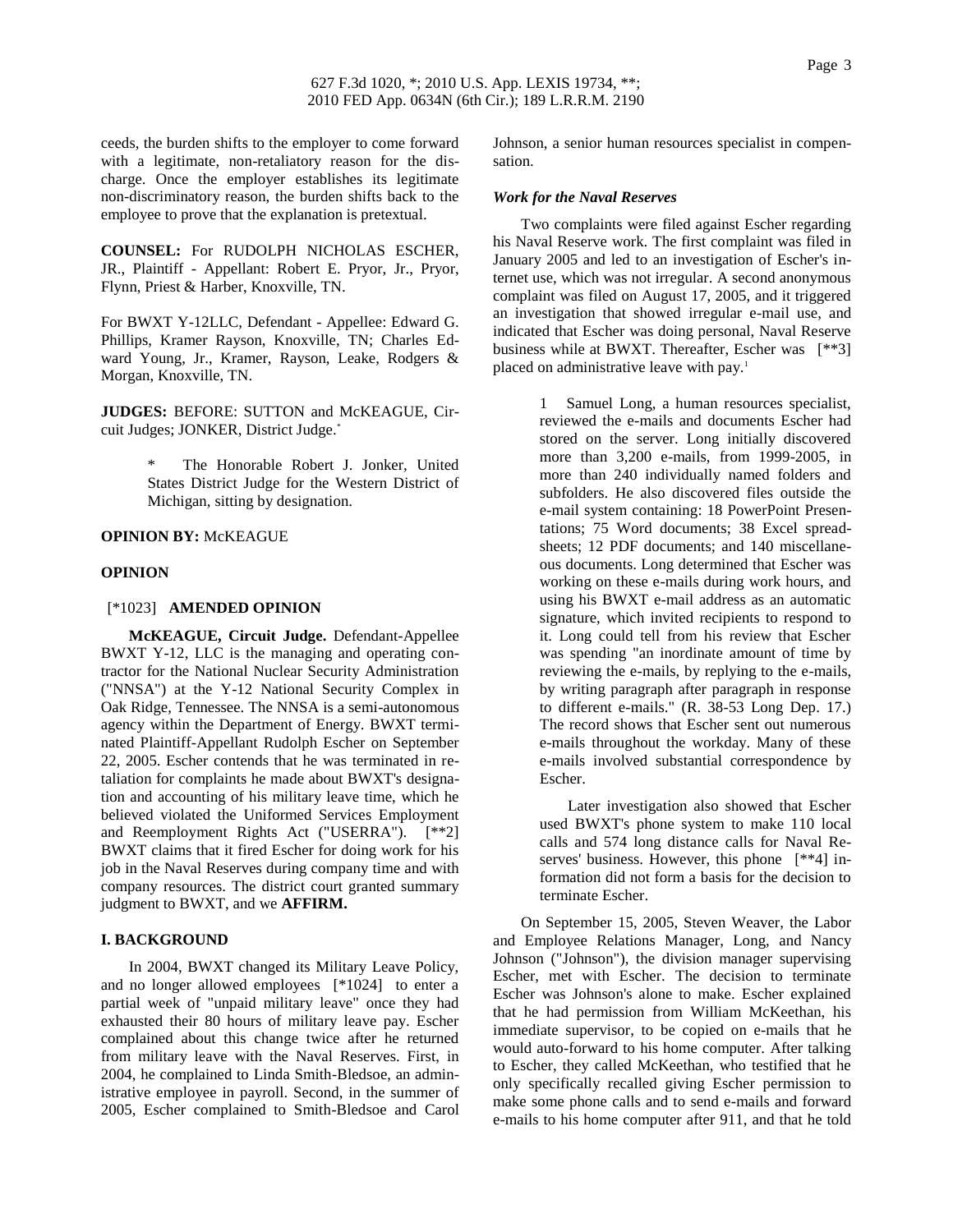him to keep it at a minimum. McKeethan did not recall Escher making up time for his Naval Reserve work before or after work.

Johnson reviewed the e-mails and made a rough estimate of the time Escher had put into the e-mails, file-creation, etc., and she concluded that Escher's use was not incidental and that he was doing Naval Reserve work at the expense of BWXT. She did not find any evidence to support Escher's assertion that he was making up the time. Johnson also considered other employees [\*\*5] who had been disciplined for internet abuse, including an African American woman who was terminated after sending and receiving approximately 200 e-mails in connection with her hat-selling business. However, Johnson, a former military officer, hesitated to fire Escher for his Naval Reserve work.

Around September 20, 2005, Johnson met with Dennis Ruddy, BWXT's President and General Manager, who asked her, between the African American woman and [\*1025] Escher, who had derived more personal gain from misuse of the computer. Johnson concluded that Escher had and, at that point, she decided to terminate his employment. On September 21, 2005, Escher told Weaver and Long of her decision regarding Escher. On September 22, 2005, Johnson, Weaver, and Long met with Escher and informed him that he was terminated. Johnson, Weaver, and Long all affirmatively testified that they had no knowledge about Escher's complaints concerning how his military leave was being charged to the payroll system, that this issue was never discussed during their investigation of Escher's e-mail use, and that these complaints had nothing to do with Long's or Weaver's recommendation to terminate, or with Johnson's final decision [\*\*6] to terminate.

Escher then brought this suit alleging violations of USERRA, the Tennessee Public Protection Act, and common law retaliation.

# **II. ANALYSIS**

[HN1] The district court's grant of summary judgment is reviewed de novo. *Leadbetter v. Gilley, 385 F.3d 683, 689 (6th Cir. 2004)*. [HN2] Summary judgment is appropriate "if the pleadings, the discovery and disclosure materials on file, and any affidavits show that there is no genuine issue as to any material fact and that the movant is entitled to judgment as a matter of law." *FED R. CIV. P.*  $56(c)(2)$ . When reviewing a motion for summary judgment, this court views all evidence in the light most favorable to the non-moving party. *Matsushita Elec. Indus. Co. v. Zenith Radio Corp., 475 U.S. 574, 587, 106 S. Ct. 1348, 89 L. Ed. 2d 538 (1986)*. However, "[t]he mere existence of a scintilla of evidence in support of the [non-moving party's] position will be insufficient [to defeat a motion for summary judgment]; there must be evidence on which the jury could reasonably find for the [non-moving party]." *Moldowan v. City of Warren, 578 F.3d 351, 374 (6th Cir. 2009)* (quoting *Anderson v. Liberty Lobby, Inc., 477 U.S. 242, 252, 106 S. Ct. 2505, 91 L. Ed. 2d 202 (1986))* (alterations in *Moldowan*).

### *1. USERRA claim*

The retaliation provision [\*\*7] of USERRA, *38 U.S.C.* § 4311(*b*), states that:

> [HN3] (b) An employer may not discriminate in employment against or take any adverse employment action against any person because such person (1) has taken an action to enforce a protection afforded any person under this chapter, (2) has testified or otherwise made a statement in or in connection with any proceeding under this chapter, (3) has assisted or otherwise participated in an investigation under this chapter, or (4) has exercised a right provided for in this chapter. The prohibition in this subsection shall apply with respect to a person regardless of whether that person has performed service in the uniformed services.

> [HN4] (c) An employer shall be considered to have engaged in actions prohibited --

> > \*\*\*

(2) under subsection (b), if the person's (A) action to enforce a protection afforded any person under this chapter, (B) testimony or making of a statement in or in connection with any proceeding under this chapter, (C) assistance or other participation in an investigation under this chapter, or (D) exercise of a right provided for in this chapter, is a motivating factor in the employer's action, unless the employer can prove that the action would [\*\*8] have been taken in the absence of such person's enforcement action, testimony, [\*1026] statement, assis-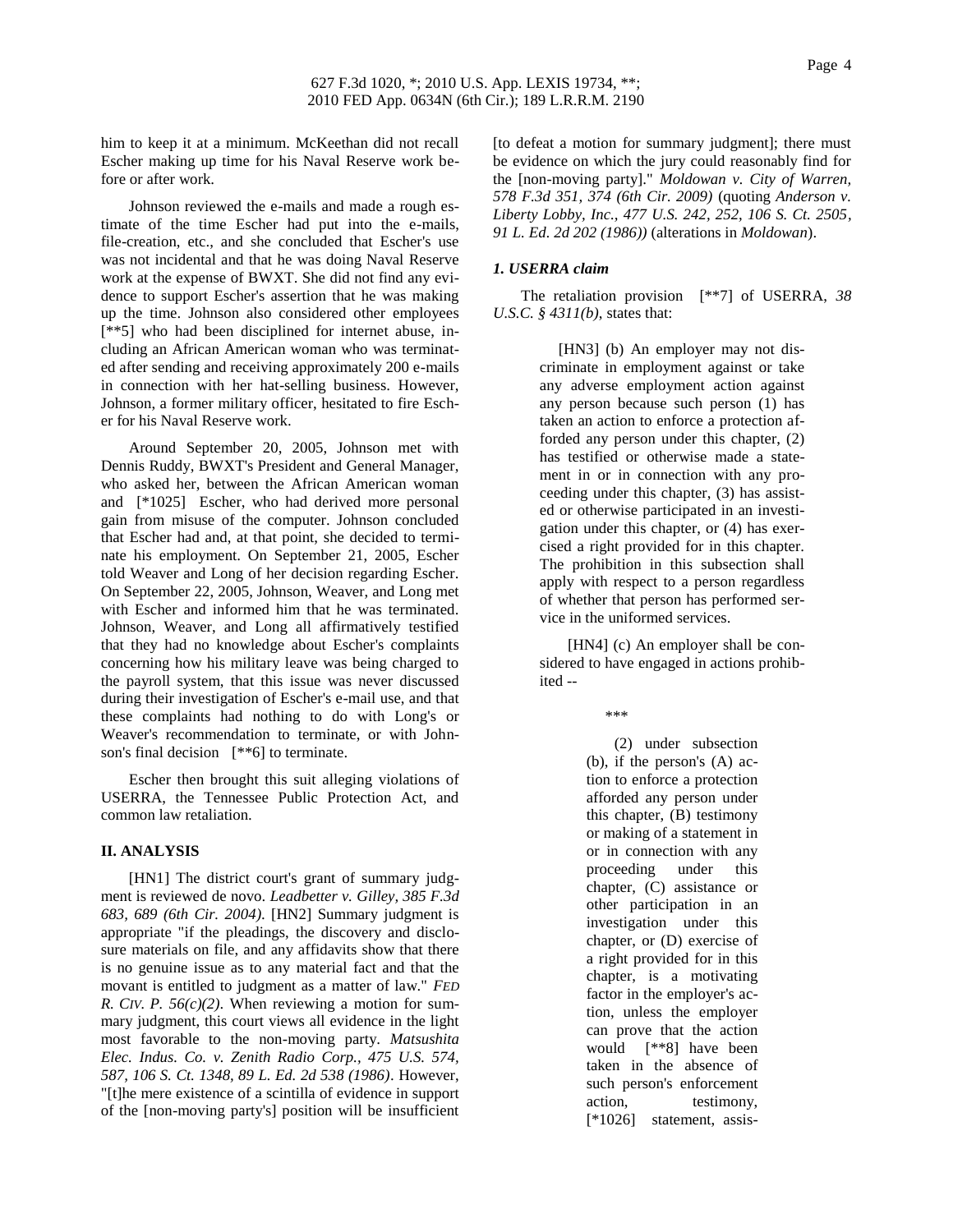# 627 F.3d 1020, \*; 2010 U.S. App. LEXIS 19734, \*\*; 2010 FED App. 0634N (6th Cir.); 189 L.R.R.M. 2190

tance, participation, or exercise of a right.

[HN5] In order to make out a USERRA retaliation claim, an employee bears the initial burden of showing, by a preponderance of the evidence, that his protected status was a motivating factor in the adverse employment action. *Hance v. Norfolk So. Ry. Co., 571 F.3d 511, 517-18 (6th Cir. 2009)* (per curiam); *Sheehan v. Dep't of the Navy, 240 F.3d 1009, 1013 (Fed. Cir. 2001)*. <sup>2</sup> Protected status is a motivating factor if a truthful employer would list it, if asked, as one of the reasons for its decision. *Coffman, 411 F.3d 1231, 1238 (11th Cir. 2005)*; *see also Hance, 571 F.3d at 518*. Discriminatory motivation can be inferred from a variety of considerations, including:

> [1] proximity in time between the employee's military activity and the adverse employment action, [2] inconsistencies between the proffered reason and other actions of the employer, [3] an employer's expressed hostility towards members protected by the statute together with knowledge of the employee's military activity, and [4] disparate treatment of certain employees compared to other employees [\*\*9] with similar work records or offenses.

*Hance, 571 F.3d at 518* (quoting *Sheehan, 240 F.3d at 1014*); *Coffman, 411 F.3d at 1238*. Furthermore, to establish actionable retaliation, the relevant decision maker, not merely some agent of the defendant, must possess knowledge of the plaintiff's protected activity. *Mulhall v. Ashcroft, 287 F.3d 543, 551-52 (6th Cir. 2002)*; *Fenton v. HiSAN, Inc., 174 F.3d 827, 832 (6th Cir. 1999)*.

> 2 For purposes of summary judgment, BWXT assumed that "Escher engaged in conduct protected by USERRA when he made his complaints." (R. 57 Opinion at 23.)

If the plaintiff meets this burden, "the employer then has the opportunity to come forward with evidence to show, by a preponderance of the evidence, that the employer would have taken the adverse action anyway, for a valid reason." *Hance, 571 F.3d at 518* (quoting *Sheehan, 240 F.3d at 1013*) (noting that the burden of production and the burden of persuasion shift to the employer).

*A. Escher's protected activities were not a motivating factor*

### *i. Temporal Proximity*

Escher argues that the district court overlooked that: (1) the investigation into his computer use was launched on August 17, less than 30 days after he filed his [\*\*10] second complaint concerning BWXT's modified military leave policy; (2) Ken Brown, BWXT's legal counsel, recommended Escher's termination on September 16, 2005; and (3) several decision-makers knew of Escher's activities. However, these facts, and the remaining evidence, do not form a basis for an inference of discriminatory motive.

The investigation of Escher's e-mail use was started by an anonymous complaint. There is nothing in the record questioning the validity or anonymity of the complaint, nor is there anything questioning whether the ethics officer properly pursued the complaint. Furthermore, Johnson, Weaver, and Long all testified that they had no knowledge of Escher's complaints about military leave. Indeed, the decision to fire Escher's was entirely Johnson's; consequently, it is a mis-characterization to imply that there were numerous decision-makers. While Johnson agrees that she "counseled with" Brown and human resources, and that they noted that Escher's behavior "hit a threshold that [BWXT] had already terminated at least one employee for," there is no evidence that she "relied on" Brown or anyone in legal or human [\*1027] resources for making her decision, nor is there evidence [\*\*11] that they informed her of Escher's prior complaints about military leave. (R. 43-17 Johnson Dep. 38-39.) Since the sole decision-maker was responding to an anonymous complaint, and since she had no knowledge of Escher's military leave complaints, the temporal proximity between the investigation of Escher's email use and his complaints about military leave does not show discriminatory motivation.

### *ii. Inconsistencies between the proffered reason and other actions of the employer*

Escher also argues - unpersuasively - that several inconsistencies create a genuine issue of material fact as to BWXT's motivation for firing him. In particular, he points to the following facts: (1) that BWXT took no action on his first complaint; (2) the lack of credible reliance on company policy; and (3) management approval of his actions.

### *a. Earlier complaint*

The different treatment of the earlier complaint does not create a genuine issue of material fact. McKeethan told Weaver, whom he asked to investigate, that the first complaint alleged that Escher "spent many hours using the computer for non company business." (R. 43-7.)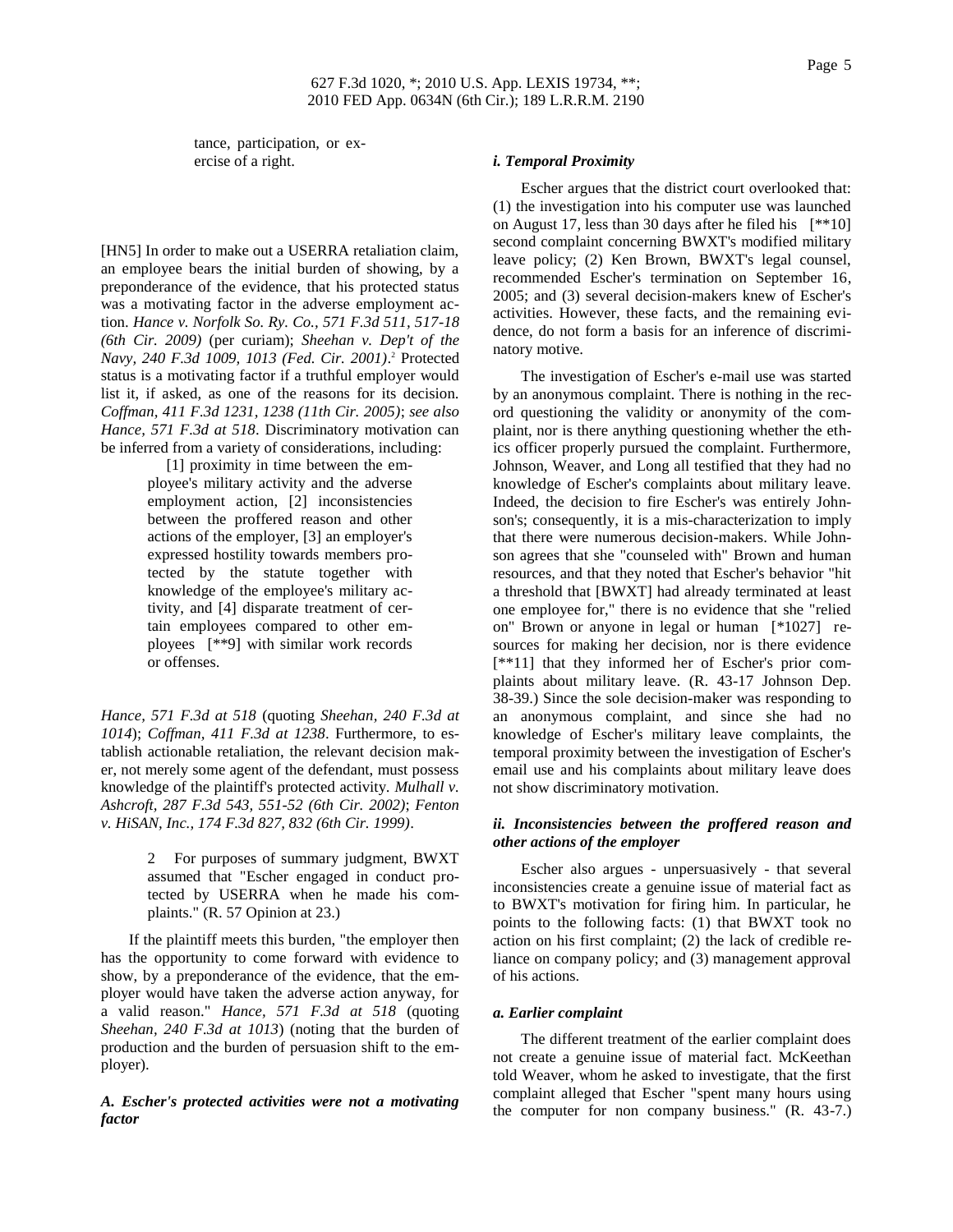Weaver thought that McKeethan was referring to internet, not e-mail, misuse and accordingly [\*\*12] asked Diane Williams, the head of BWXT Cyber Security, to "generate an Internet usage report for [Check box] Escher." (R. 38-17 Weaver Dec. ¶ 28, Ex. 6.) The results showed no problems with Escher's internet use.

In contrast, the anonymous complaint sent on August 5, 2005, stated, in much more detailed language, that:

> I feel a supervisor in our group (badge #030198) is committing time card fraud and is blatantly abusing time. This supervisor is a full-time employee (high level in pay) and is a member of the Naval Reserves (high level pay). The majority of his time while at Y-12 is being spent performing military work (e-mail, phone, fax, etc.). Shouldn't the military job be considered a second job since he makes a huge salary because he is very high level in the military? . . . Maybe someone needs to look at his . . . time to see what he is charging his time to because 90-95% is being spent on military work. Bet his phone records would be interesting as well.

(R. 38-16 Taylor Dec. ¶ 5, Ex. 1.) This different language, which specifically refers to "(e-mail, phone, fax, etc.)" resulted in a different investigation, which included examining Escher's e-mail use. Furthermore, the second complaint [\*\*13] was sent through BWXT's "No More Surprises Program" and it resulted in a direct investigation by an ethics investigator. Therefore, the record does not support Escher's contention that these two complaints were improperly treated differently.

# *b. Company Policy*

Escher also argues that the record creates a genuine issue of material facts as to whether his Naval Reserve work constituted "official U.S. Government use" or whether it was "incidental use." Employment at BWXT is subject to the Employee Handbook: Standards of Business Conduct and Business Ethics. The Standards of Conduct describe prohibited acts, any one of which "is grounds for disciplinary action, including termination." (R. 38-19 Escher Dep. Ex. 2 at PRO 002327.) Concerning the use of technology systems, the Standards of Conduct state that:

> BWXT Y-12 and client-furnished supplies and equipment are not intended for

[\*1028] personal use. BWXT Y-12 and client-furnished facilities, equipment, and supplies must be used only for BWXT Y-12 business or associated purposes specifically authorized by management. This applies to . . . personal computers, software, and associated support items. . . .

Internal information systems, communications [\*\*14] facilities and system[s] (including e-mail, interoffice mail, and voice mail networks), and databases are to be used for business purposes. Unauthorized use is considered a misappropriation of BWXT Y-12 assets.

(*Id.* at 002332-2333.) The "[u]se of the BWXT Y-12 e-mail system and Internet connection for personal advertisement or gain; on behalf of outside business ventures; . . . is prohibited." (*Id.* at 002333.) However, the policy also notes that "IT resources are to be used for the conduct of official U.S. Government or Y-12 business with the exception of occasional personal non-business matters requiring attention during work hours." (R. 38-52 Ex. 4 at PRO 00112.)

The district court found Escher's argument that his Naval Reserve work constituted official government business within the meaning of the policy to be "disingenuous." (R. 57 Opinion at 27.) We agree. In light of the rest of the policy, and common sense, the phrase official government business does not permit Escher to work on separate Naval Reserve business while at work.<sup>3</sup>

> 3 Escher also cites other employees who had a difficult time explaining the meaning of the phrase "official U.S. Government . . . business." (Appellant Br. [\*\*15] at 19-20; *see also* R. 43-12 Harris Aff. 2.) However, the fact that the policy did not explicitly define the term does not mean that it was ambiguous so as to permit work for the Naval Reserves, a separate employer, who paid Escher separately, simply because the Naval Reserves are a part of the U.S. Government.

Similarly, we agree that Escher's use of the BWXT e-mail system "was not 'incidental' by any definition of BWXT's policies; by any dictionary definition; or by any common sense understanding of the term." (R. 57 Opinion at 27.) While prohibiting the use of BWXT computers for non-business purposes, the Standards of Conduct also provide for "incidental use" that does not interfere with BWXT's operations, create additional costs, or interfere with an employee's duties. (R.38-19 Escher Dep. Ex. 2 at PRO 002333.) From 1999-2005, Escher organized thousands of e-mails relating to his Naval Reserve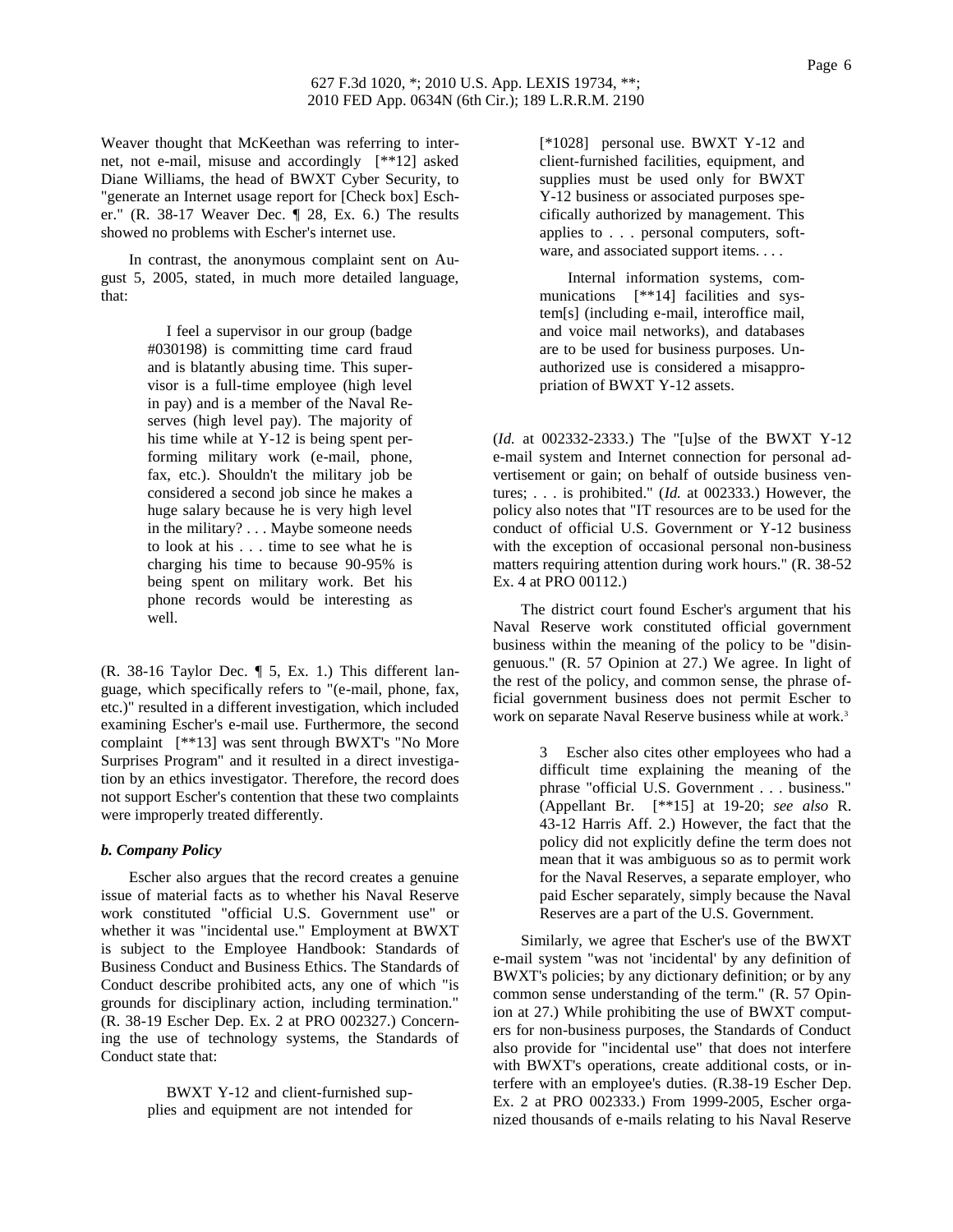work into hundreds folders and subfolders. There were also numerous documents saved outside the e-mail system. Long determined that Escher was sending and receiving e-mails during work hours, and using his BWXT e-mail address as an automatic signature, which invited recipients to respond to [\*\*16] it. Indeed, the evidence shows that Escher received and sent out Navy-related correspondence throughout the business day and that frequently it was both extensive and amounting to multiple emails per day.

## *c. Management approval*

Escher also argues that there is a dispute concerning whether he had management approval to use the e-mail system for his work for the Naval Reserves. However, as the district court correctly noted, "the proof does not show that BWXT's management knew the extent of Escher's e-mail use and condoned that use." (R. 57 Opinion at 28.) Even if, as Jerry Harris (a peer of Escher's at BWXT) claimed, it was common knowledge within the group that Escher had received and sent some communications [\*1029] for the Naval Reserves while working for BWXT, and even if McKeethan understood that Escher occasionally worked on e-mails and made phone calls for the Naval Reserves at work, this does not show approval of Escher's activities, or that management was aware of or approved of the extent of these activities.<sup>4</sup> Indeed, the evidence shows that any management approval was based on an incorrect understanding of the amount of Naval Reserve work that Escher was in fact doing.

> 4 Harris testified [\*\*17] that it was "common knowledge within the management group, including [McKeethan], that [Escher] . . . performed occasionally work on Navy-related issues while at work for BWXT Y-12 . . . but I can affirm that [Escher] never hid the fact that he was a Naval Reservist or occasionally worked on Navy-related issues while at work for BWXT Y-12" and that "I observed [Escher] staying late on occasion and had no knowledge or impression that he was ever misappropriating company time." (R. 43-12 Harris ¶¶ 1-2, 4.) On September 20, 2005, Long interviewed Harris, who said he was not aware "if [McKeethan] gave [Escher] permission to do Navy work on company time" and that he had not overheard any conversations between Escher and McKeethan about making up time after business hours for Naval Reserve work done during the work day. Harris also noted that he had seen Escher staying late on occasion. (R. 38-3 Long Dec. ¶ 22, Ex. 7 ¶¶ 22-23.)

Escher also points to testimony that McKeethan agreed that Escher could use his work e-mail to "auto forward e-mail to [his] home." (R. 43-15 Escher Dep. 83.) He also testified that if he "spent a minute to five minutes working on a Navy e-mail, [he] worked overtime [\*\*18] 15 minutes to make up for that time per company policy and procedure on time charging," that "[m]y policy was, and I talked with [McKeethan] about this, if I spent more than a minute on an e-mail, that was my standard for what was incidental usage" and that McKeethan knew, "every time [Escher] had to spend any significant amount of time . . . if he wasn't at work, I would write a note on his calender. Okay? It didn't happen very often." (*Id.* at 93-96.) Even assuming this testimony is true, it does not show that BWXT's management (or, for that matter, Harris) understood or approved of the full extent of Escher's cumulative work for the Naval Reserves. Indeed, McKeethan testified that he did not give Escher "*carte blanche* permission to perform military duties at work" and that he believed Escher's e-mail use was very infrequent, as in less than once a month, and certainly not involving thousands of stored e-mails, which would have been prohibited by BWXT's computer policies. (R. 38-16 McKeethan Dec. ¶¶ 7, 9.)

### *iii. Employer's expressed hostility*

Escher acknowledges that he "is not in a position to contradict [BWXT's] treatment of military personnel" but points out that BWXT "ignored his [\*\*19] complaints in 2004 and failed to communicate with or so much as acknowledge his ESGR representative in 2005." (Appellant Br. At 34.) Indeed, BWXT has a long record showing that it maintains a generous military leave policy, and in 2003 and 2005 ESGR gave BWXT awards as an outstanding employer. Furthermore, the evidence does not show that BWXT ignored his complaint in 2004; instead, Smith-Bledsoe discussed the matter with Escher and referred him to Cottrell or Brown, and Brown ultimately responded to Escher's concerns in 2005 in a way that was satisfactory to him.

### *iv. Disparate treatment of certain employees*

Finally, there is no evidence of disparate treatment between Escher and similarly situated employees. It is Escher's burden to show that the other employees' acts were of "comparable seriousness" to his own infraction. *See Clayton v. Meijer, Inc., 281 F.3d 605, 611 (6th Cir. 2002)*. The only other employee found to have used BWXT's computer system for personal gain was an African American female who was terminated after sending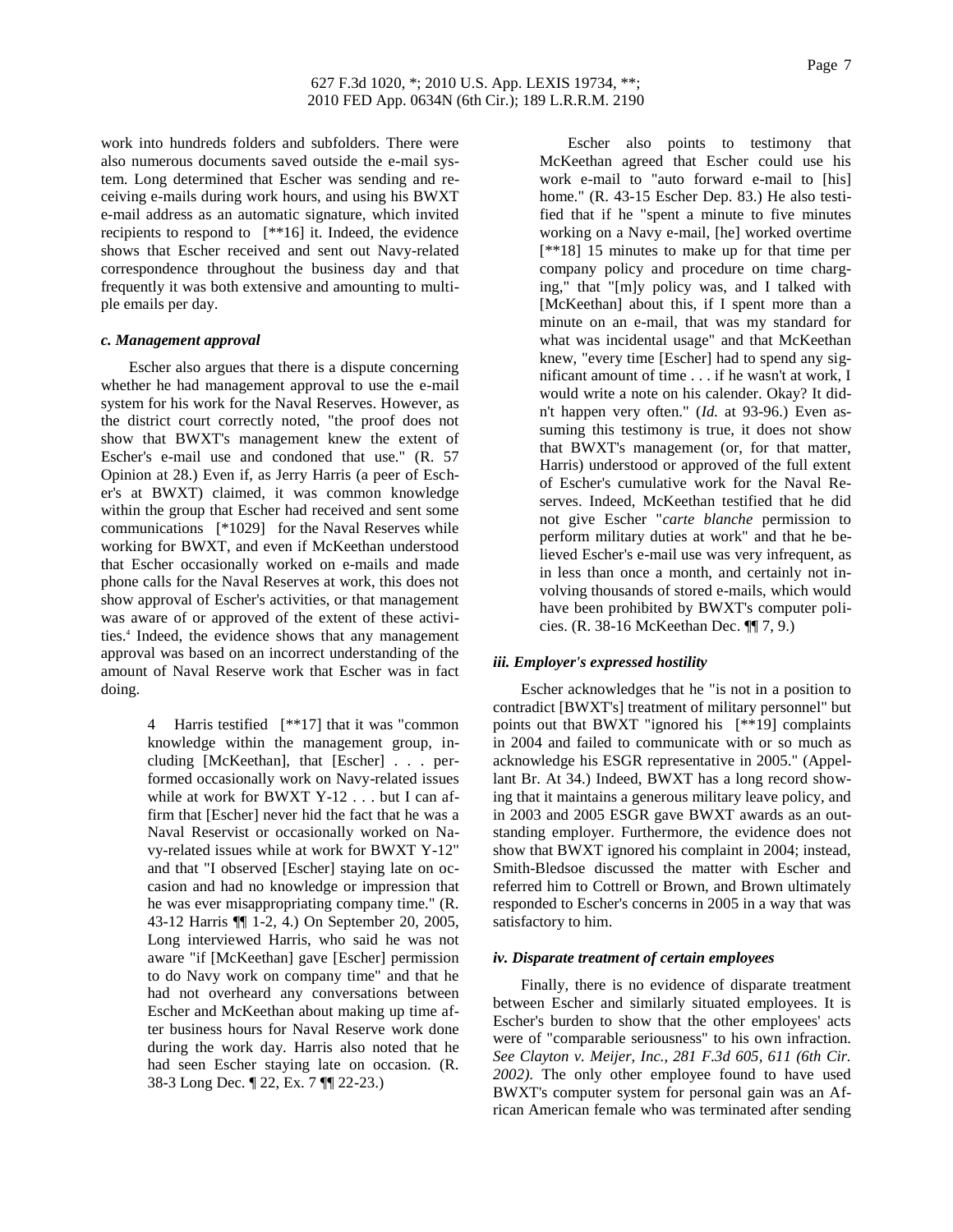or receiving 200 e-mails regarding her hat-selling business. Escher, whose conduct was clearly [\*1030] more egregious, was also terminated. *See also Wright v. Murray Guard Inc., 455 F.3d 702, 711 (6th Cir. 2006)* [\*\*20] (noting that, [HN6] when considering whether two employees are "similarly situated," it is proper for an employer to consider its legal obligations, especially to a class of people protected by federal and state law). Escher also refers to other employees who were disciplined short of termination for internet use violations. However, these employees were disciplined after Johnson decided to terminate Escher, and none of them engaged in personal business or had the same degree of non-BWXT e-mail use that Escher did. This evidence does not show disparate treatment.<sup>5</sup>

> 5 Of the four employees investigated after Escher was terminated, who were not terminated, one employee had accessed The New York Times web site largely during his lunch break and accumulated approximately 80 hours of non-work-related internet use. The second employee had 68 inappropriate e-mails, mostly jokes and mostly received. The third had 54 inappropriate e-mails, again mostly jokes, some with sexual references. The fourth sent one sexually explicit e-mail and 26 others, some with objectionable language, to co-workers.

> Ten other employees had also been terminated for violating internet policy at the time of Escher's termination. [\*\*21] The only employee investigated before Escher for violating the policy who was not terminated had conducted four hours of non-business internet activity. Most of the terminated employees were fired for time spent at adult sites. However, an African American woman and another employee who had 93 hours of E-bay activity over 27 days had also been terminated.

### *B. BWXT would have taken the same action*

Even assuming Escher could make out a prima facie case, we note that BWXT can show that it would have terminated him anyway, for a valid reason. Escher argues that there is a genuine issue of material fact as to whether BWXT would have taken the same action because of: (1) the different results stemming from the two complaints of computer abuse; (2) the limits on Johnson's understanding of Escher's e-mail abuse; and (3) the fact that other decision makers were included in the process.

The district court noted helpfully that Escher's argument "is basically saying that BWXT's reasons for firing him were a pretext for discriminating against him based upon his leave complaints." (R. 57 Opinion 34.) In discrimination cases, this court has adopted a "modified honest belief" rule which states that "for [\*\*22] an employer to avoid a finding that its claimed nondiscriminatory reason was pretextual, the employer must be able to establish its reasonable reliance on the particularized facts that were before it at the time the decision was made." *Wright, 455 F.3d at 708* (quoting *Smith v. Chrysler Corp., 155 F.3d 799, 806-07 (6th Cir. 1998))*. The investigation process does not need to be perfect, but the employer must make "a reasonably informed and considered decision before taking an adverse employment action." *Smith, 155 F.3d at 807*; *Graham v. Best Buy Stores, 298 F. App'x 487, 494 (6th Cir. Oct. 22, 2008)* (noting that the employer needs to show that it "made its decision to terminate [the employee] based on an honestly held belief in a nondiscriminatory reason supported by particularized facts after a reasonably thorough investigation").

Turning to Escher's arguments, as discussed above, there is good reason for the different results stemming from the two complaints. Moreover, while Johnson may have consulted with others before making her decision, the record makes it unambiguously clear that she made the ultimate decision and that she had no knowledge of [\*1031] Escher's complaints about military [\*\*23] leave. The record also shows that Johnson made a reasonably thorough investigation and that her decision was based on an honestly held belief in a nondiscriminatory reason and supported by particularized facts. In particular, she personally reviewed the e-mails that Escher worked on and concluded that Escher: (1) was not auto-forwarding e-mails to his home but was sending, responding, and interacting with thousands of messages; (2) was not doing this at lunch or outside of business hours but during the workday; and (3) put his BWXT e-mail address and phone numbers at the bottom of his e-mails. She talked to Escher and McKeethan, and consulted with Ruddy, Weaver, Long, Brown, Taylor, and others before deciding to fire Escher. Johnson found McKeethan, who did not corroborate Escher's account, to be truthful and forthright. She also carefully considered the treatment of other employees. Finally, her reading and interpretation of company policy to call for Escher's termination was honest and reasonable. Consequently, there is no genuine issue of material fact that BWXT made its decision to terminate Escher based on an honestly held belief in a nondiscriminatory reason supported by particularized [\*\*24] facts after a reasonably thorough investigation.

#### *2. Escher's state law claims*

Escher asserts genuine issues of material fact exist in support of his claims of retaliatory termination (for complaining about military pay) in violation of Tennessee's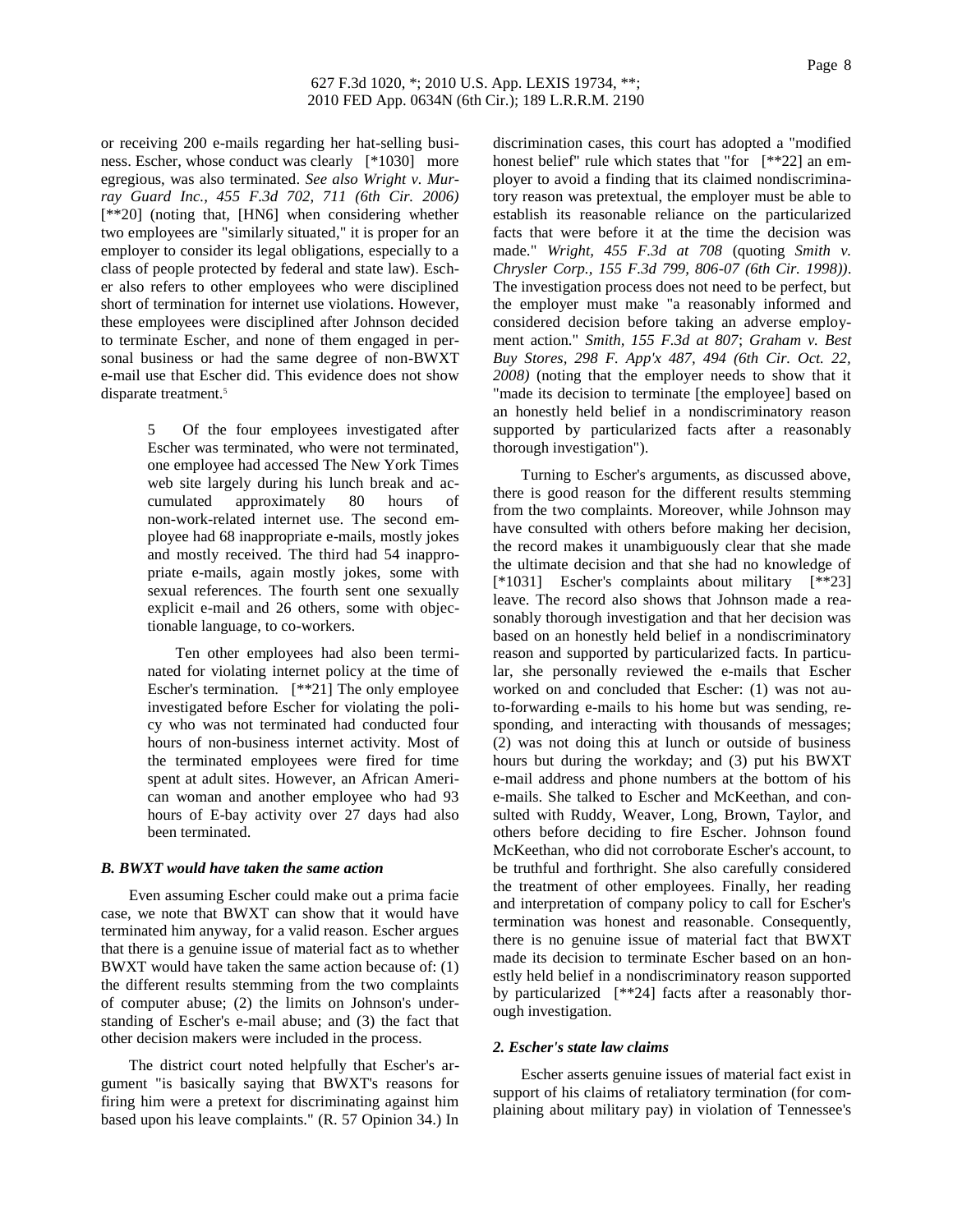"whistleblower statute," the TPPA, and Tennessee's common law retaliation law. [HN7] Escher's TPPA claim requires that he point to evidence showing: (1) his status as an employee of BWXT; (2) his termination; (3) his refusal to participate in, or remain silent about, illegal activities; and (4) an exclusive causal relationship between his refusal to participate in or remain silent about illegal activities and his termination by BWXT. *TENN. CODE. ANN. § 50-1-304*; *Anderson v. Standard Register Co., 857 S.W.2d 555, 558 (Tenn. 1993)*; *see also Guy v Mut. of Omaha Ins. Co., 79 S.W.3d 528, 535-37 (Tenn. 2002)* (noting that "[t]o make out his TPPA claim, Escher must prove that his complaint was the 'sole' or 'exclusive' cause of his termination"). As discussed above, the evidence shows that Escher was fired for his violation of BWXT's computer policy. Consequently, his TPPA claim fails.

[HN8] Escher's common law retaliatory discharge claim requires that he point  $[**25]$  to evidence showing that: (1) an employment-at-will relationship existed; (2) he was discharged; (3) the reason for his discharge was that he attempted to exercise a statutory or constitutional right, or for any other reason that violates a clear public policy evidenced by an unambiguous constitutional, statutory, or regulatory provision; and (4) a substantial factor motivating the employers decision to discharge him was his exercise of protected rights or compliance with clear public policy. *Guy, 79 S.W.3d at 535* (emphasis added);

*Chism v. Mid-South Milling Co., 762 S.W.2d 552, 555-56 (Tenn. 1988)*. This standard mirrors the standard for Escher's USERRA retaliation claim. Initially, Escher must make out a prima facie case and then, if he succeeds, the burden shifts to BWXT to come forward with a legitimate, non-retaliatory reason for the discharge. *Anderson, 857 S.W.2d at 558-59*; *Provonsha v. Students Taking a Right Stand, Inc., 2007 Tenn. App. LEXIS 745, 2007 WL 4232918, at \*2-\*4 (Tenn. Ct. App. Dec. 3, 2007)*; *Robinson v. Nissan Motor Mfg. Corp., No., 2000 Tenn. App. LEXIS 190, 2000 WL 320677, at \*5-\*6 (Tenn. Ct. App. Mar. 29, 2000)*. Once BWXT establishes its legitimate non-discriminatory reason, the burden shifts back to Escher to prove [\*\*26] that the explanation is pretextual. *Robinson, 2000 Tenn. App. LEXIS 190, 2000 WL 320677, at* [\*1032] *\*5-\*6*; *Provonsha, 2007 Tenn. App. LEXIS 745, 2007 WL 4232918, at \*2-\*4*. For the same reasons Escher cannot make out a USERRA retaliation claim, we find that Escher cannot make out a common law retaliation claim.

### **IV. CONCLUSION**

Escher does not point to evidence showing that his protected status was a motivating factor in the adverse employment action. Furthermore, even if he could, BWXT can show that it would have taken the adverse action anyway, for a valid reason. Consequently, we **AFFIRM.**